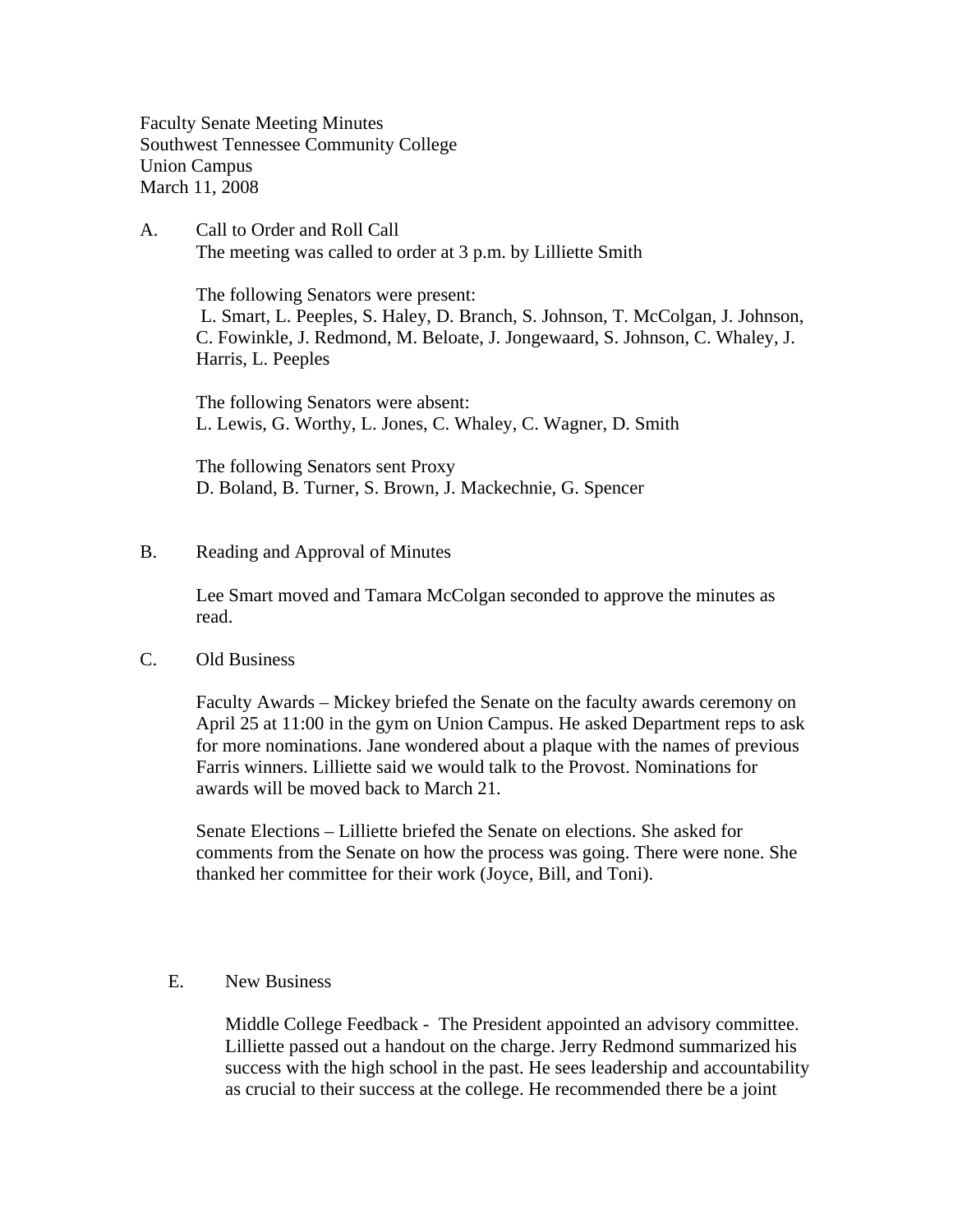|                                         | provost to oversee the conduct of the MCHS. Lilliette will take feedback to<br>the committee. She asked Department reps to send comments to her.            |          |                                                                                                                                                      |      |
|-----------------------------------------|-------------------------------------------------------------------------------------------------------------------------------------------------------------|----------|------------------------------------------------------------------------------------------------------------------------------------------------------|------|
|                                         | Dean Status – Steve Haley announced that we would move away from<br>Division Deans to a Dean of Instruction according to the President by the Fall<br>term. |          |                                                                                                                                                      |      |
|                                         |                                                                                                                                                             |          | Yvonne Jones talked about the International Committee and its role.                                                                                  |      |
| G.                                      | Adjournment<br>The meeting was adjourned at 3:50                                                                                                            |          |                                                                                                                                                      |      |
|                                         |                                                                                                                                                             |          | *Senate Sharepoint Web Site: http://internal.southwest.tn.edu/fac-senate/                                                                            |      |
| 2007-2008 Senate                        | President: Lilliette Smith                                                                                                                                  |          | lsmith@southwest.tn.edu                                                                                                                              | 4125 |
| <b>Division Senators:</b><br>Behavioral | Science/Criminal Justice)                                                                                                                                   |          | Division Senators of Liberal Studies and Education - Five Seats.<br>(Developmental Studies, Education, Fine Arts/Language and Literature, Social and |      |
| Jane Harris (2 yrs)                     |                                                                                                                                                             | maharris | Fine Arts/Lang Lit                                                                                                                                   | 4246 |

| Jane Harris (2 yrs)    | manarris    | Fine Arts/Lang Lit             | 4240 |
|------------------------|-------------|--------------------------------|------|
| Doug Branch 2yrs)      | dbranch     | Fine Arts/Lang. and Lit.       | 4483 |
| Lilliette Smith (2yrs) | ljsmith     | Social Behav. Sci./Crim. Just. | 4125 |
| Jim Jongewaard (1yr)   | jjongewaard | Education                      | 5833 |
| Stacey Johnson (1yr)   | smjohnson4  | Fine Arts/Lang. and Lit.       | 4602 |
|                        |             |                                |      |

Division Senators of Business, Career Studies and Technology - Five Seats. (Accountacy/Office Adm./Career Studies, Business Adm. and Paralegal Studies, Information Tech/Graphic Arts, Engineering Tech., Industrial and Environ. Tech.)

| Jerry Redmond (2yrs)            |              | jredmond Information Tech., Graph. Arts. | 4410 |
|---------------------------------|--------------|------------------------------------------|------|
| Gary Spencer (2yrs)             | gspencer     | Engineering Tech.                        | 4404 |
| Lee Smart $(1yr)$               | <i>smart</i> | Accountancy/ Office Adm                  | 5076 |
| Clemetee Whaley (2 yrs) cwhaley |              | Information Tech – Prog                  | 4516 |
| Gloria Worthy (1yr)             | gworthy      | Acountancy/Office Adm                    | 4409 |

Division Senators of Math, Natural Sciences, & Health Sciences - Four Seats. (Nursing, Mathematics, Natural Sciences, Allied Health)